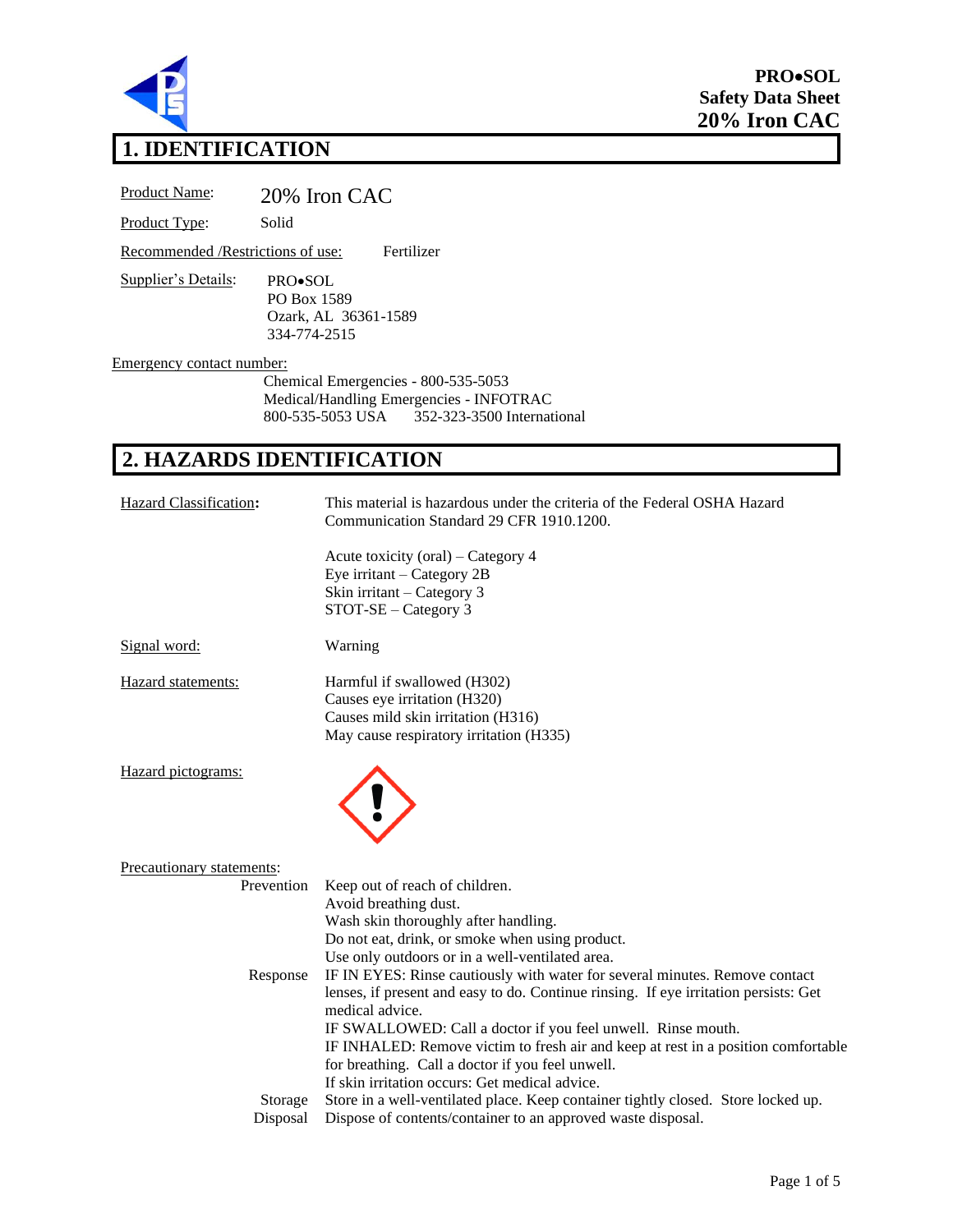

Other hazards: None identified.

Other hazards not contributing to the classification: Spill area may be slippery.

Unknown components with acute toxicity: None.

## **3. COMPOSITION/INFORMATION ON INGREDIENTS**

This product is a mixture

| Chemical name/component | CAS#      | Concentration  |
|-------------------------|-----------|----------------|
| <b>Iron Sulfate</b>     | 7720-78-7 | $>60 \lt 80\%$ |
| Citric Acid             | 77-92-9   | $>15 - < 35\%$ |
| <b>Sucrose</b>          | $57-50-1$ | $>5 - 15\%$    |
| Sodium EDTA             | $64-02-8$ | $>1 - 10\%$    |

#### **4. FIRST-AID MEASURES**

Description of first aid measures:

| Eye Contact - If in eyes:  | Flush with water for 15 minutes. Call a doctor for treatment if irritation persists. |
|----------------------------|--------------------------------------------------------------------------------------|
| Skin Contact - If on skin: | Wash thoroughly with soap and water. Launder clothing before reuse.                  |
| Inhalation - If inhaled:   | Remove affected person from source of exposure. Call 911 if breathing is difficult.  |
| Ingestion - If ingested:   | Do not induce vomiting. Get medical attention. Have the product label with you when  |
|                            | calling a doctor or going for treatment.                                             |
|                            |                                                                                      |

Indication of any immediate medical attention and special treatment needed: No additional information available.

#### **5. FIRE-FIGHTING MEASURES**

#### Extinguishing media: Suitable extinguishing media: Water fog, foam or spray, dry chemical, carbon dioxide, sand Unsuitable extinguishing media: None Special hazards arising from the substance or mixture: Material is not combustible. Product packaging is not self-ignitable, but may support combustion. Advice for firefighters: Firefighting instructions: Use extinguishing media appropriate for the surrounding materials. Protection during firefighting: Wear appropriate protective equipment and self-contained breathing apparatus (SCBA) with a full face-piece operated in positive pressure mode.

Other information: Do not allow run-off from fire-fighting to enter drains or water courses.

### **6. ACCIDENTAL RELEASE MEASURES**

#### Personal precautions, protective equipment, and emergency procedures:

Use protective equipment to prevent contact with skin and eyes or inhalation of dust. Use site specific emergency procedures if product is released. Prevent entry to sewers and public surface waters per site specific containment procedures.

Methods and material for containment and cleaning up:

Use mechanical means. Store material in suitable containers for recycle or disposal. Minimize dust generation.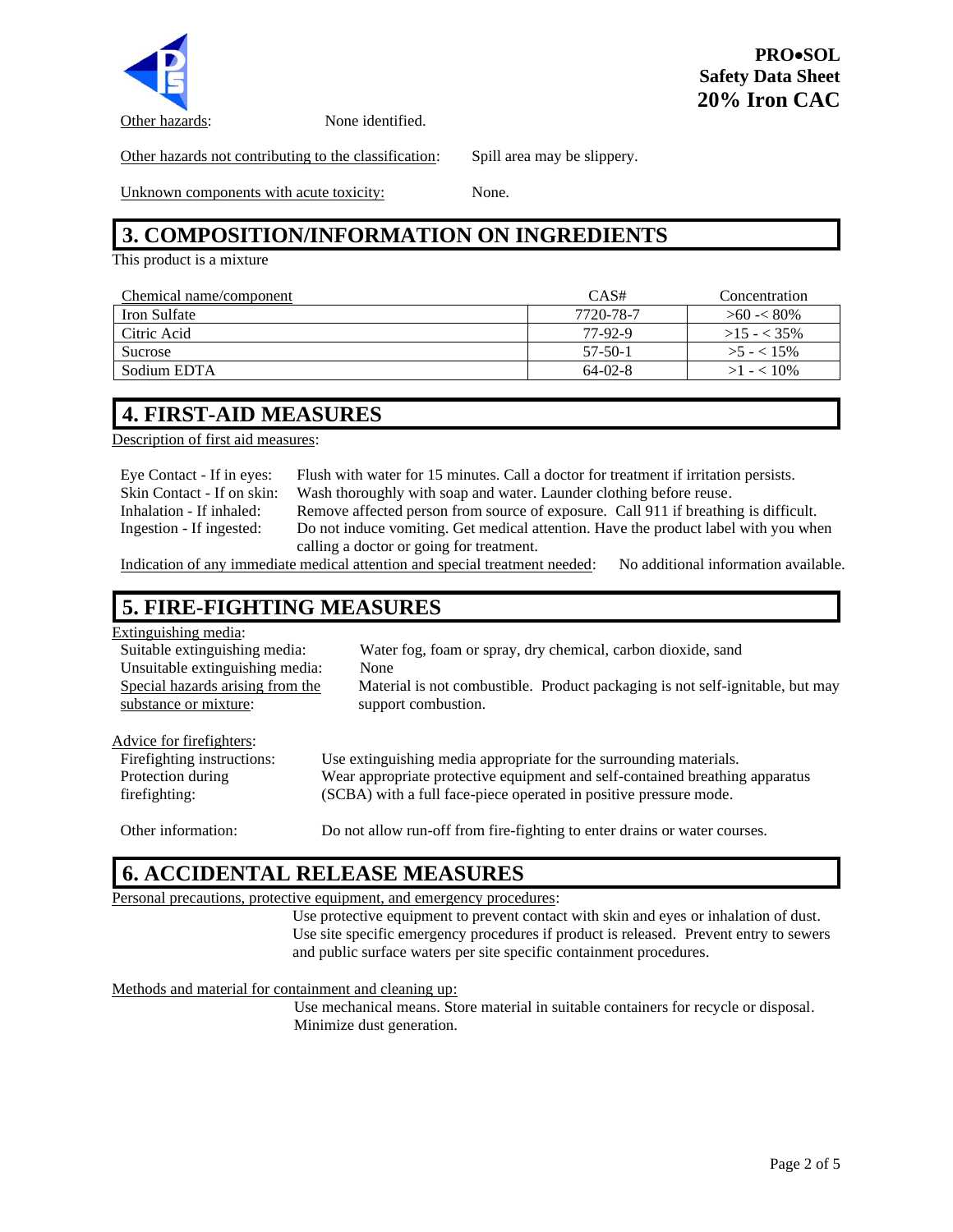

### **7. HANDLING AND STORAGE**

Precaution for safe handling: Avoid contact with skin and eyes. After handling, wash hands thoroughly with soap and water. Avoid generating and breathing dust. Wash before eating and drinking.

Safe Storage conditions: Store in a dry, cool, and well-ventilated area. Protect from weather. Incompatible materials: Strong alkaline or acid compounds.

#### **8. EXPOSURE CONTROL/PERSONAL PROTECTION**

| Exposure limits are listed below, if they exist: |            |                 |                     |
|--------------------------------------------------|------------|-----------------|---------------------|
| Component                                        | Regulation | Type of listing | Value/Notation      |
| $Dust - inhalable particles$                     | ACGIH      | <b>TWA</b>      | $10 \text{ mg/m}^3$ |
| $Dust$ – respirable particles                    | ACGIH      | TWA             | $3 \text{ mg/m}^3$  |
|                                                  |            |                 |                     |

| Engineering controls:         | Use adequate ventilation to prevent exposure.                                                                                                                                              |
|-------------------------------|--------------------------------------------------------------------------------------------------------------------------------------------------------------------------------------------|
| Personal protective measures: |                                                                                                                                                                                            |
| Hand protection:              | Wear suitable protective gloves to prevent direct exposure.                                                                                                                                |
| Eye protection:               | Safety glasses with side shields or tight fitting goggles.                                                                                                                                 |
| Skin and body protection:     | Wear long sleeved clothing or other suitable clothing to prevent skin                                                                                                                      |
|                               | exposure.                                                                                                                                                                                  |
| Respiratory protection:       | Where dust is generated and appropriate engineering controls cannot<br>maintain acceptable levels, use appropriate respiratory protection equipment<br>to prevent inhalation of materials. |
| Special requirements for PPE, | No specialty PPE requirements beyond those previously identified.                                                                                                                          |

protective clothing or respirators:

#### **9. PHYSICAL AND CHEMICAL PROPERTIES**

| Physical state:                                  | Solid                       | Vapor pressure:        | <b>NA</b>                |
|--------------------------------------------------|-----------------------------|------------------------|--------------------------|
| Color:                                           | Pale Tan                    | Vapor density:         | <b>NA</b>                |
| Odor:                                            | <b>Odorless</b>             | Relative density       | $50$ lbs/ft <sup>3</sup> |
| Odor threshold:                                  | <b>NA</b>                   | Solubility:            | 100% soluble in water    |
| $pH$ :                                           | 1.5-2.5 at 5% concentration | Partition coefficient: | <b>NA</b>                |
| Melting point/freezing point:                    | <b>NA</b>                   | Auto ignition temp:    | <b>NA</b>                |
| Initial boiling point/range:                     | <b>NA</b>                   | Decomposition temp:    | <b>NA</b>                |
| Flashpoint:                                      | <b>NA</b>                   | Viscosity:             | <b>NA</b>                |
| Evaporation rate:                                | <b>NA</b>                   |                        |                          |
| Flammability (solid gas):                        | <b>NA</b>                   |                        |                          |
| Upper/lower flammability or<br>explosive limits: | <b>NA</b>                   |                        |                          |

Other information: No additional information.

#### **10. STABILITY AND REACTIVITY**

Reactivity: This product is stable under normal conditions of use, storage and transport.

Chemical stability: This product is stable at ambient temperatures and atmospheric pressures.

Other:

Hazardous reactions: None determined. Conditions to avoid: Avoid high temperatures. Prevent contact with moisture or incompatible materials. Incompatible materials: Strong alkaline or acid compounds. Hazardous decomposition products: Metal and sulfur fumes when excessive heat is applied.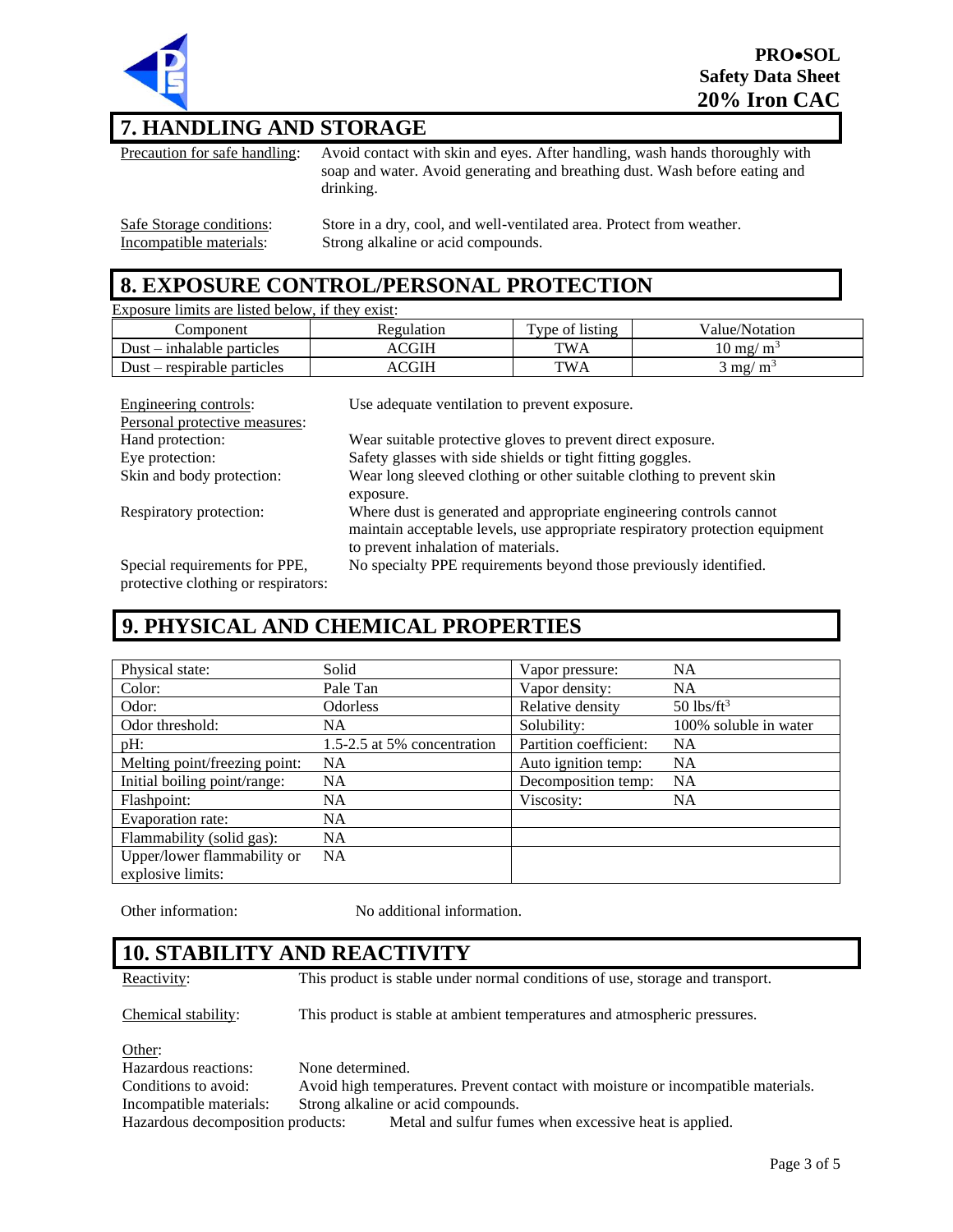**PRO**•**SOL Safety Data Sheet 20% Iron CAC**



#### **11. TOXICOLOGICAL INFORMATION**

| Likely routes of exposure:                                         | Inhalation, Ingestion, Skin contact, Eye contact                                                  |                |
|--------------------------------------------------------------------|---------------------------------------------------------------------------------------------------|----------------|
| Symptoms/injuries after inhalation:                                | High concentrations of dust may irritate the throat and<br>respiratory system and cause coughing. |                |
| Symptoms/injuries after Ingestion:                                 | Harmful if swallowed.                                                                             |                |
| Symptoms/injuries after skin contact:                              | Causes mild skin irritation                                                                       |                |
| Symptoms/injuries after eye contact:                               | Causes eye irritation.                                                                            |                |
| Acute toxicity:                                                    | Mixture based on components' toxicity.                                                            |                |
| Reproductive toxicity:                                             | No relevant data found.                                                                           |                |
| Specific Target Organ Toxicity-S E:                                | May cause respiratory irritation.                                                                 |                |
| Specific Target Organ Toxicity-R E:                                | No relevant data found.                                                                           |                |
| Carcinogenicity:                                                   | Not classified                                                                                    |                |
| NTP (National Toxicology Program):                                 |                                                                                                   | Not classified |
| IARC (International Agency for Research on Cancer):                |                                                                                                   | Not classified |
| ACGIH (American Conference of Governmental Industrial Hygienists): |                                                                                                   | Not classified |
|                                                                    |                                                                                                   |                |

#### **12. ECOLOGICAL INFORMATION**

| Toxicity:                      | No testing data available.                                 |
|--------------------------------|------------------------------------------------------------|
| Persistence and degradability: | No data is available on the degradability of this product. |
| Bioaccumulative potential:     | No data is available.                                      |
| Mobility in soil:              | No data is available.                                      |
| Other adverse effects:         | No further relevant information available.                 |

#### **13. DISPOSAL CONSIDERATIONS**

Waste treatment methods: Recommend recycling excess product if at all possible. Avoid sewage and landfill disposal. Place contaminated material in suitable, labeled containers for disposal. See section 8 for exposure control information.

#### **14. TRANSPORT INFORMATION**

#### **DOT: Not regulated for transport**

This information is not intended to convey all specific regulatory or operational requirements/information relating to this product. Transportation classifications may vary by container volume and may be influenced by regional or country variations in regulations. It is the responsibility of the transporting organization to follow all applicable laws, regulations and rules relating to the transportation of the material.

### **15. REGULATORY INFORMATION**

**OSHA Hazard Communication Standard**: This product is a "Hazardous Chemical" as defined by the OSHA

Hazard Communication Standard, 29 CFR 1910.1200.

Ingredients listed on TSCA inventory: Yes

CERCLA Section 103 Hazardous Substances: Ferrous sulfate

EPCRA Section 311/312 Hazard Categories: Acute toxicity, Eye irritant, Skin irritant, STOT-SE

EPCRA Section 313 Toxic Release Inventory: No

California Proposition 65 (Safe Drinking Water and Toxic Enforcement Act of 1986):

This product not known to contain listed substances known to the State of California to cause cancer, birth defects or other reproductive harm, at levels which would require a warning under the statute.

Micronutrient Approvals / Registrations: California Department of Food and Agriculture (CDFA):

Company Registration# 11871